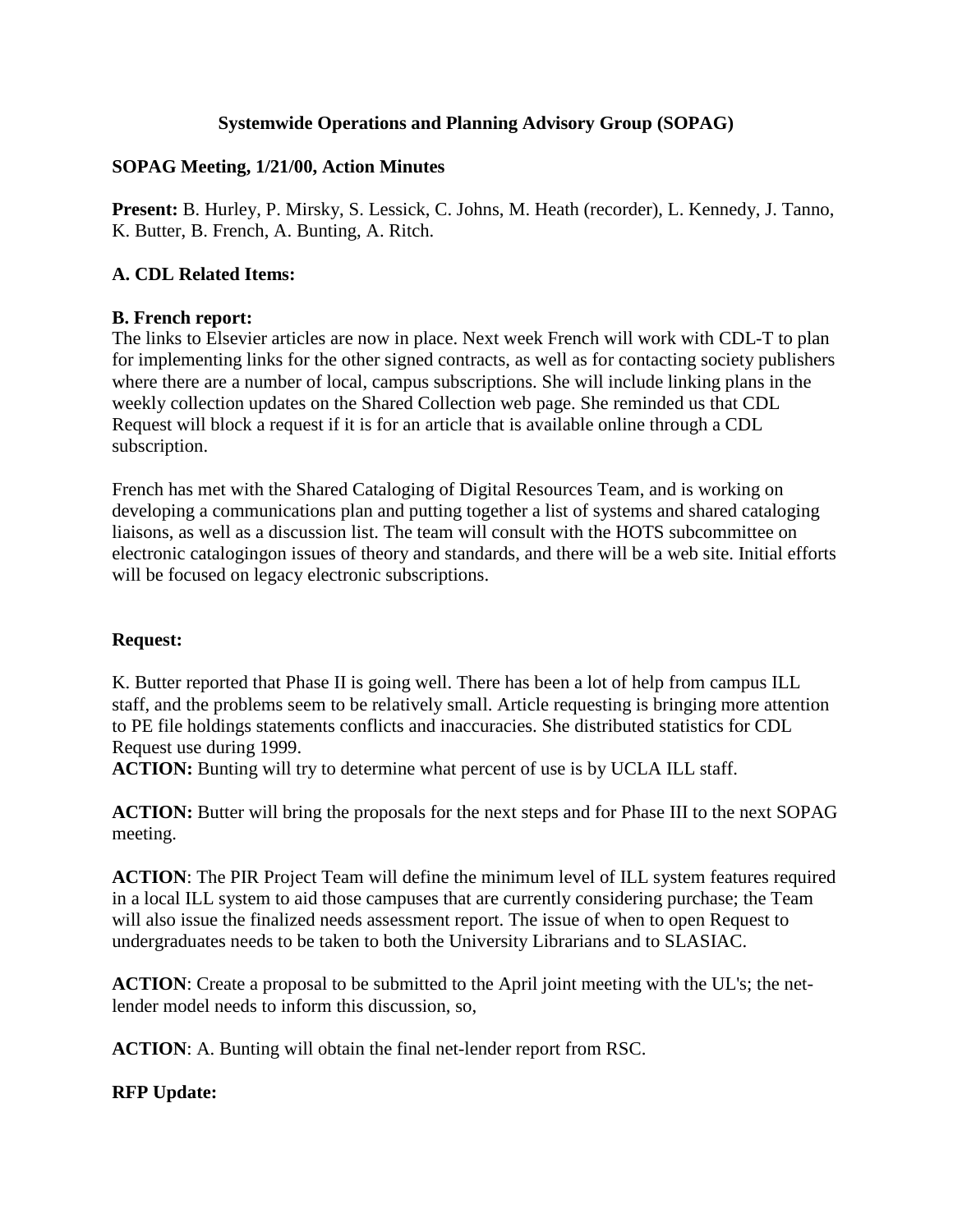J. Tanno and B. Hurley reported that the committee is still in the process of gathering input from the campuses through meetings and an online survey. The timeline has been extended a few weeks.

## **Digital and other Preservation issues:**

Draft charge for a Digital Preservation and Archiving Committee from B. Hurley: SOPAG members agreed that this is a progressive, innovative, and timely document. The charge and the outputs from the committee, once formed, can be used to educate in addition to forming standards for archiving and perpetual access. Composition of the committee should include mostly technical, but also archival and preservation staff, and, possibly, a records manager. **ACTION**: Hurley will revise the document based on SOPAG comments, and the charge will be placed on the agenda for the April 28<sup>th</sup> meeting with the UL's.

**ACTION**: SOPAG members will discuss this charge with their other senior managers and bring back comments to the February meeting.

SLASIAC draft resolution on print archiving: The resolution endorses a prototype experiment. The resolution will go to UCOL for information.

Collaborative Strategies Task Force: C. Johns reported that the draft is now fairly complete, including a detailed plan for a prototype based on JSTOR titles. Text to describe philosophy is being added, and the final report should be ready for our February meeting.

### **Joint Steering Committee on Shared Collections:**

B. French reported that licensing work plans for the next six months are now posted on the Shared Collections web site, and another bibliographers meeting on licensing is being planned. She reminded us that a key ongoing policy for licensing has been the assumption that coinvestments commitments will be renewed by all participants. The initial approach to licensing was to negotiate only for titles subscribed by a UC campus**,** but the JSC has adopted a new principle that it is reasonable to consider proposals that include all of a publisher's titles**.** The administrative and collection development overhead of handling individual titles, especially when the publisher's content is volatile, has proved formidable**.**

UCLA's Chemistry Department is hosting SciFinder Scholar (accessible by IP address-limiting) software downloading; this is the first CDLlicense with proprietary client software and some restrictions on walk-in use**.**

At least two journal vendors (Academic and JSTOR) are returning good use data. Since International Coalition of Library Consortia (ICOLC) is pressing publishers on this issue, CDL has not pressed this issue in licensing as hard as others.

**ACTION**: French will investigate with CDL-T the effort required to install a program to obtain use statistics from the article-linking interim page; this would be incomplete data but might be better than none at all.

CDL has been involved in the CLIR effort to create model license agreements, CDL has forwarded a CDL model to Springer; the model will soon be added to the Licensing Toolkit.

UC Press electronic books are linked in the new CDL system release.